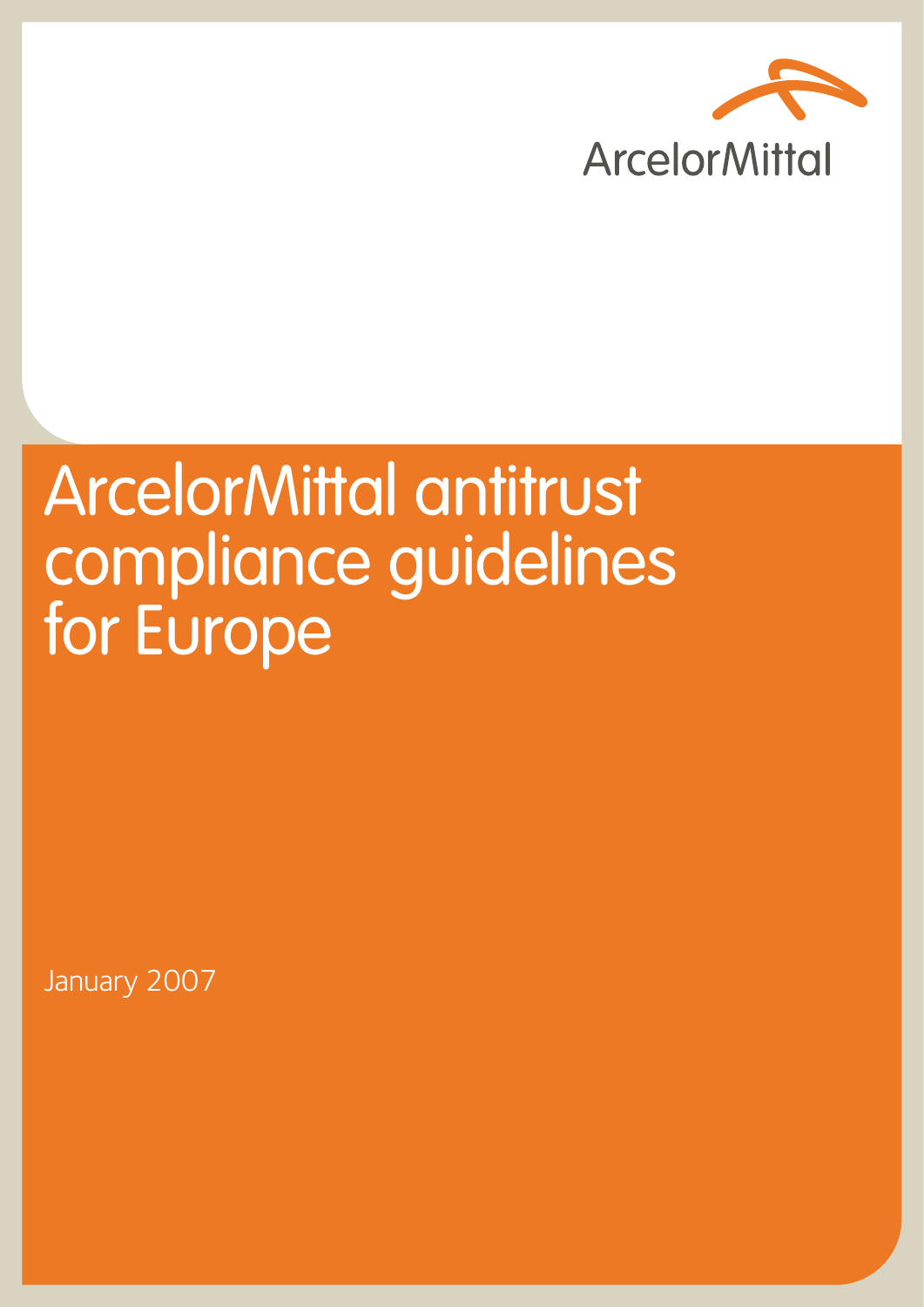# Table of contents

INTRODUCTION

FORBIDDEN CONDUCT

- I. CONTACTS WITH COMPETITORS
- 1. INDIVIDUAL CONVERSATIONS AND CONTACTS WITH COMPETITORS
- 2. TRADE ASSOCIATIONS
- 3. PLANNED MEETINGS WITH COMPETITORS MARKING
- 5. MARKET INTELLIGENCE
- II. ARRANGEMENTS WITH CUSTOMERS AND SUPPLIERS
- III. ABUSE OF MARKET POWER BY A DOMINANT COMPANY
- IV. ACCURACY IN WRITING
- V. GOVERNMENT INVESTIGATIONS
- VI. CONSEQUENCES OF VIOLATION OF ANTITRUST LAWS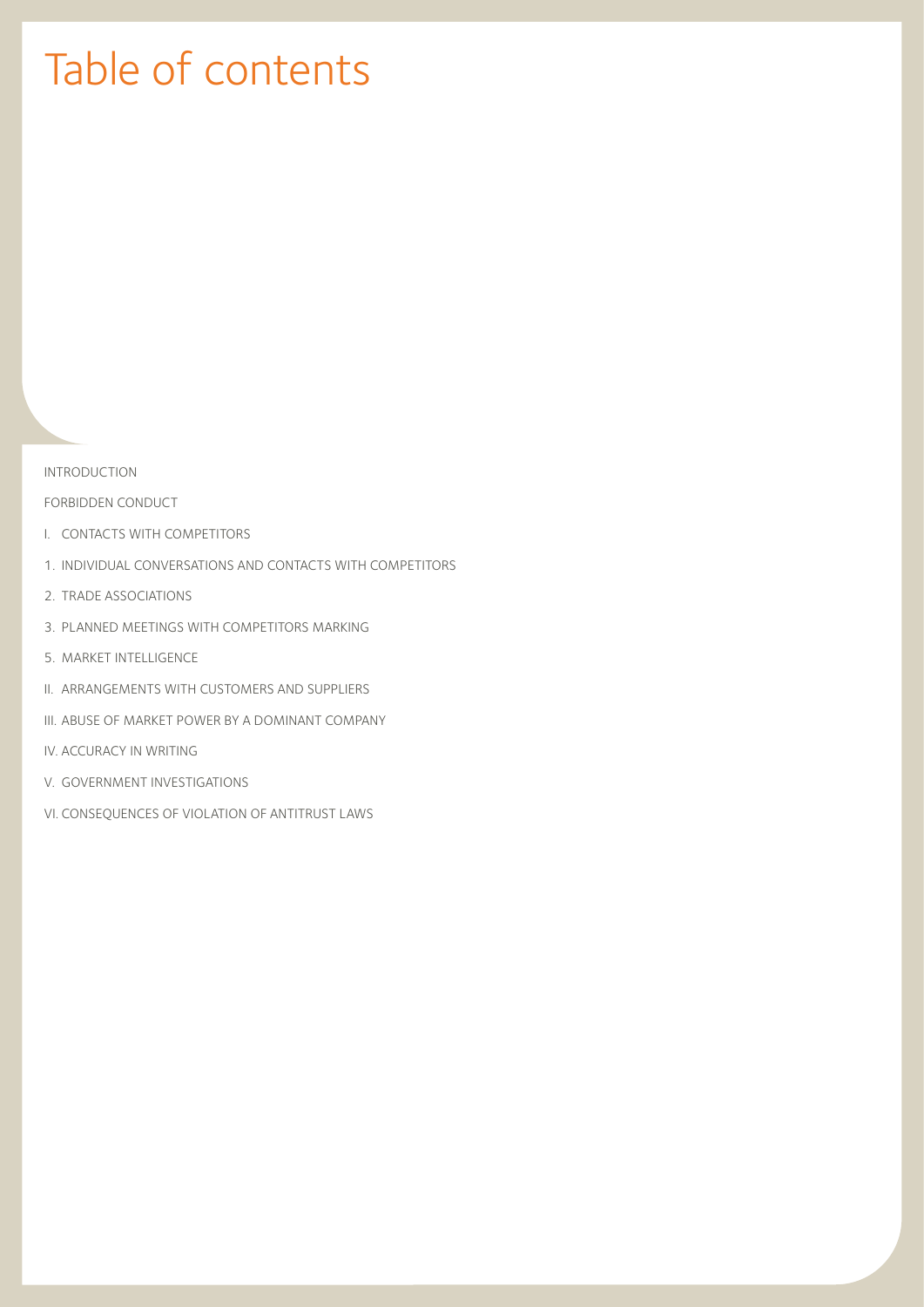# INTRODUCTION

ArcelorMittal competes vigorously for the business of its customers. Most of the many countries where ArcelorMittal is active have competition or antitrust laws and trade regulations designed to protect such competition. ArcelorMittal is committed to comply with all competition and antitrust laws and regulations.

The obligation to comply strictly with all local, national and international laws and regulations applicable to its business, including antitrust and competition laws, is also contained in ArcelorMittal's Code of Business Conduct where it is written that

"ArcelorMittal is committed to strict observance of the competition and antitrust laws ofthe countries in which it does business and to the avoidance of any conduct that couldbe considered illegal."

Specifically, it is ArcelorMittal's policy to make its own commercial decisions on the basis ofwhat we consider to be in the best interest of ArcelorMittal, completely independent and free from any understandings or agreements with any competitor. This policy requires the absolute avoidance of any conduct which violates, or which might even appear to violate, those underlying principles of the competition and antitrust laws which forbid any kind of understanding or agreement between competitors regarding prices, terms of sale, division of markets, allocation of customers or any other activity that restrains competition. It is also ArcelorMittal's policy to adhere strictly to all rules governing other forms of commercial conduct that are outlined below.

Accordingly, it is the responsibility of each and every officer and employee of ArcelorMittal to understand these rules, and to seek help from the Legal Department if and when there is any question or doubt as to what the rules are or how they are applied in a given situation.

No officer or employee, whatever his/her position, is authorized to depart from ArcelorMittal's policy or to condone a departure by anyone else. Strict compliance with this policy is expected and it should be understood that management will take appropriate disciplinary action with respect to anyone who violates it. Please note that a violation of European and/or national antitrust law may result in significant criminal and civil penalties for ArcelorMittal and individuals alike, including prison terms for individuals. Violations may be prosecuted under European antitrust rules as well as under national laws by criminal or civil actions.

#### The applicability of the antitrust laws in some situations is clear and unmistakable.

Their applicability in other situations is less certain. In each case, however, employees are obliged to observe the laws in the dayto-day conduct of their affairs, whether they have had legal training or not. Accordingly, the advice of the Legal Department should be sought in every case where there is any cause for doubt. In addition, officers and employees should be aware that national rules within Europe are in some instances more stringent than the European rules set out in these European Compliance Guidelines.

Please note that if officers or employees in Europe also conduct business in the US or Canadaor with North America-based entities, they should also familiarize themselves with the Compliance Guidelines for North America because both U.S. and Canadian antitrust laws reach conduct outside the United States/ Canada that affects trade in or into the United States/Canada. Similarly, specific rules may apply to other jurisdictions. Whereas the principles of the guidelines should give a sense of the likely issues, it is advisable to consult the Legal Department when dealing with unfamiliar markets and jurisdictional systems.

These guidelines explain the basic principles of antitrust and competition law. Please note that they do not deal with the specific rules applicable to mergers & acquisitions, joint ventures, IP licensing or State aid. Consequently, the Legal Department should be contacted for all questions relating to such matters.

# FORBIDDEN CONDUCT

EU antitrust laws are aimed at conduct that interferes with the normal economic effects of demand and supply in a free market on such matters as price, volume of production, marketing territory, sources of supply and channels of distribution.

What one company does unilaterally in the conduct of its business, particularly as it relates to commercial policy on pricing, other terms of trade and the selection of customers or business that it pursues, is in many cases unlawful when undertaken on the basis of arrangements or agreements with others.

Agreements between two or more competitors most commonly raise antitrust risks, but agreements with suppliers, distributors or customers may also run afoul of the antitrust laws.

Equally, arrangements between parties to a joint venture, and between ArcelorMittal and companies in which ArcelorMittal holds minority participations, are also covered by the prohibitions in antitrust law.

Antitrust law applies even where there is no formal (oral or written) agreement: An "agreement" that violates antitrust law may be inferred from circumstantial evidence (concerted conduct). Contracts containing an illegal clause (e.g., market sharing or too extensive exclusivity) may be held altogether unenforceable, even as to those provisions which are lawful.

In addition to prohibiting agreements or arrangements between two or more competing entities, the law also prohibits certain unilateral "abusive" conduct by a "dominant" company. Generally speaking, a company acting independently can act as it chooses, unless it becomes so dominant or large in a given market that it is considered to have "special duties" to its competitors, suppliers and customers. These may prevent a company from "beat-the competition" discounting, bundling of product ranges, or other commercial arrangements intended, to make life more difficult for competitors.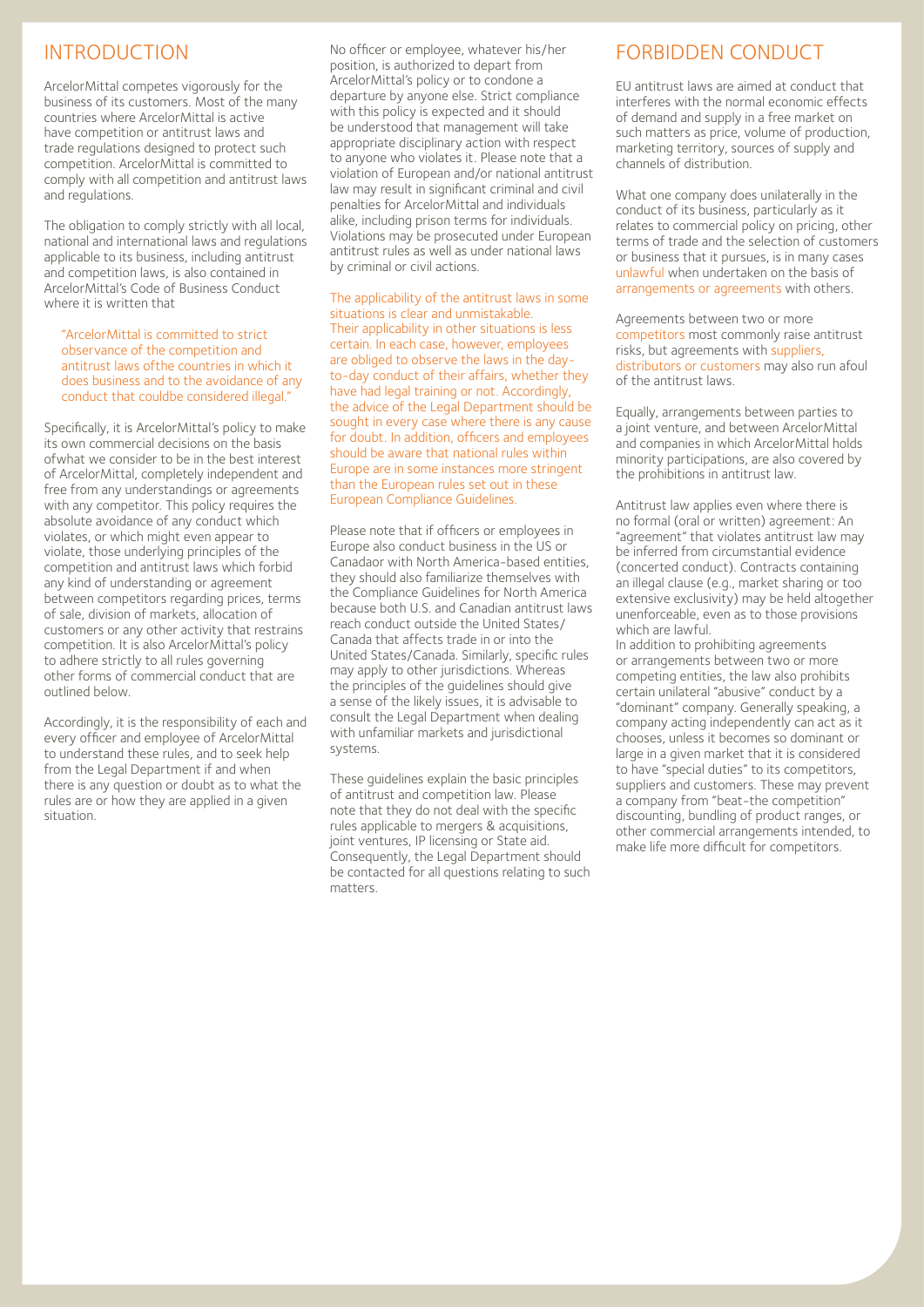Thus, in Europe there are broadly speaking three types of practices and/or arrangements that qualify as interfering with the normal economic effects of demand and supply and that should be absolutely avoided:

- (i) Contacts with competitors that result in agreements or concerted conduct, whether in writing or otherwise, that interfere with the operation of a free market;
- (ii) Arrangements with customers and suppliers that contain certain terms and conditions (for instance, market partitioning along national lines); and
- (iii) Conduct by which a "dominant" company abuses" market power in a particular product market.

What follows is a more detailed description of the conduct that may violate European antitrust laws, and guidelines you should follow in your everyday business practices to prevent or reduce antitrust risk for you and ArcelorMittal. The Guidelines are intended to help you identify issues and assist you in achieving complete compliance with the law. Whenever you have any doubt about whether a practice is antitrust compliant, you should consult the Legal Department.

## I. CONTACTS WITH **COMPETITORS**

Any agreement or arrangement with a competitor is unlawful if it relates to:

- the price of a product (including base price, extras, transportation charges or other terms of sale which relate to price, such as credit terms, cash or trade discounts, etc., and irrespective of whether the arrangement is to increase the price or to decrease it);
- limiting production or capacity (as to either the amount or the type of product);
- allocating customers (e.g., bid-rigging), or sales territories (e.g., market partitioning), or agreeing on which company will sell what product; or
- refusals to deal (e.g., boycotts) with either a potential customer or a potential supplier. These arrangements are considered unlawful irrespective of any consideration of justificationsor efficiencies. Moreover, the most severe antitrust penalties, including in some countries, criminal liability, are applied to these types of violations.

The risks in this area are complicated by the fact that the common economic pressures that apply to all competitors in the same market often produce parallel conduct in the marketplace.

While this parallel conduct may well be entirely lawful, it regularly attracts the attention of antitrust enforcers and may cause an investigation in particular where the conduct is accompanied by evidence of communications and contacts between and among competitors. Accordingly, it is of the utmost importance to avoid any contacts with competitors that might support an inference or allegations of collusion. This means that any contact with competitors that you may have should always be conducted as if they were at all times in thepublic view so that no one can question the intent or outcome of such contact with competitors.

Joint venture agreements with competitors may produce useful efficiencies, but can also restrain competition. You should always consult the Legal Department before entering into any such agreement. Always apply the following principles in your contacts with competitors:

#### 1. Individual Conversations and Contacts with **Competitors**

Avoid individual conversations with competitors entirely if you can, and by no means ever discuss or disclose commercial policy such as pricing, customers, plans or terms of trade with a competitor. If in any conversation, your competitor seeks to discuss current prices or enquire into plans for future prices, or any of the elements of prices, or any element of strategy relating to prices and/or commercial policy you must refuse to discuss that subject. Divorce yourself immediately from any conversation that veers towards any of the subjects above. Walk away or hang up the telephone if that is what it takes to end your involvement (even listening) in the discussions. Make clear to the participants that you refuse to participate in such discussion and that you will have to report the discussion to your legal department. If you allow yourself to hear such a conversation you may be required, at a later date, to testify that it did take place and it will be hard to avoid the implication that you were an active participant in it.

It may at times appear to you that essential competitive information as to existing price structures and commercial policy can only be obtained from a competitor, and that a discussion of existing prices with them is therefore justified. Don't ever do it: An exchange of current price information alone may be found unlawful, and for this reason you must not engage in, or reply to, any such inquiries. For example, do not confirm with a competitor price information that you may have received from another source (i.e., a customer).

DO make it clear at all times to your competitor that you cannot and will not discuss competitively sensitive information.

DO immediately object to any discussions that relate to subjects outlined above; ceases, and when you are comfortable the discussion has resumed a proper direction.

DO report immediately to the Legal Department any improper discussion with, or overtures by, a competitor.

DO protect the confidential business information of ArcelorMittal.

DON'T ever discuss prices, other terms of • individual company prices, price changes, bear on price, costs, production, capacity, inventory or sales; as well as

• industry pricing policies, pricing levels or price changes.

DON'T even discuss with a competitor the state of the market in which you operate.

#### 2. Trade Associations

Trade associations perform useful and legitimate functions, and can be supported by the members of an industry under appropriate circumstances. Trade association meetings, however, provide opportunities for both formal and informal gatherings of competitors and, consequently, expose each person and company present to the risk of an inference of collusion if such gatherings are followed by parallel action.

Accordingly, ArcelorMittal employees are not permitted to join any trade association unless management has determined that the association serves an important and proper purpose and approved the membership application. In case of any doubt, the Legal Department should be consulted.

Membership in trade associations should be periodically reviewed by management. When attending trade association meetings sanctioned by ArcelorMittal, the quidelines above with respect to contacts with competitors must be strictly followed. In addition, in the trade association context, special precautions should be undertaken: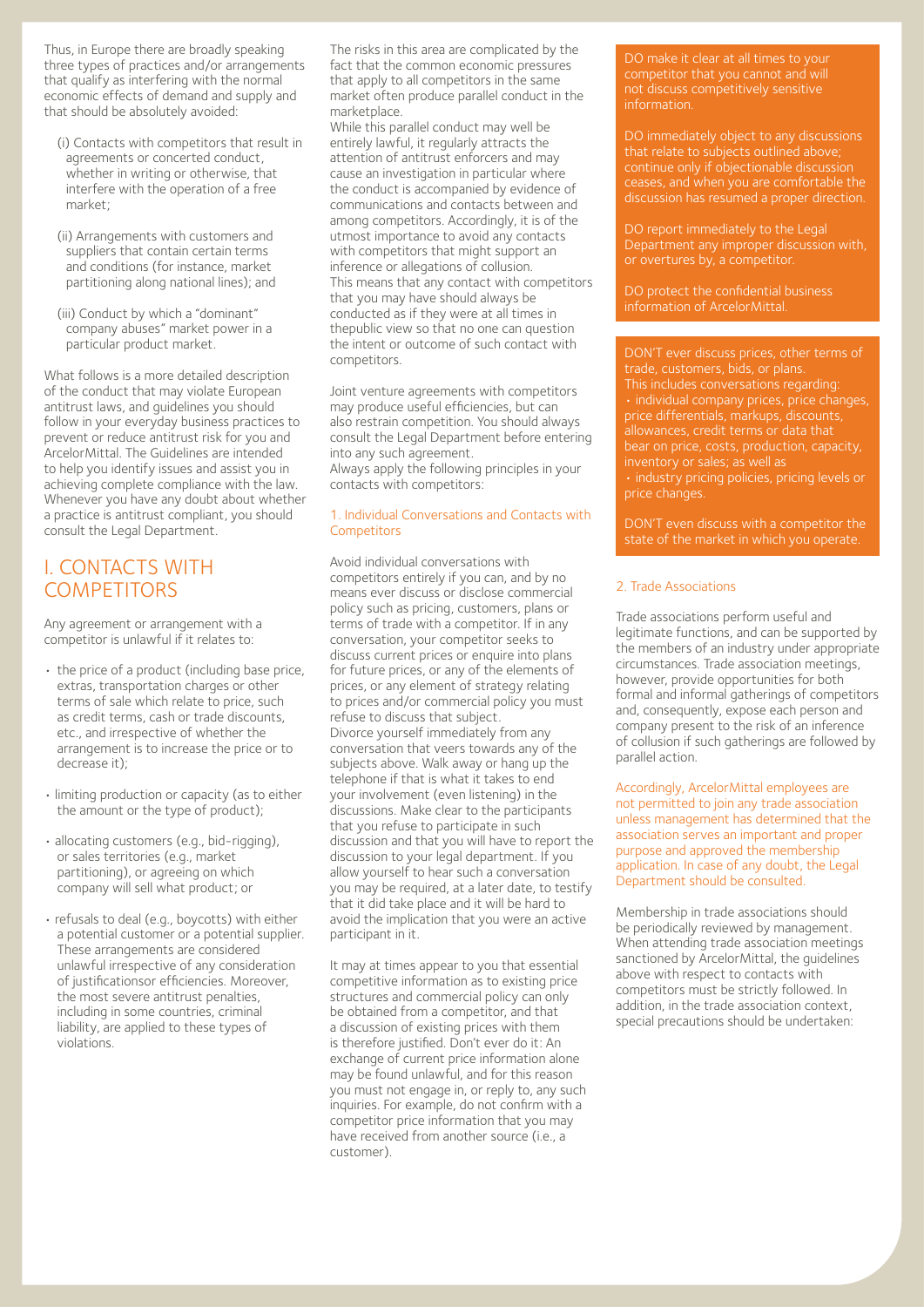DO consult with local management before joining a trade association and obtain the required approval from the Legal Department.

DO insist on a complete draft agenda well in advance of the trade association meeting that sets forth specifically what will occur when, and the matters to be discussed with sufficient clarity to assess appropriateness of the discussion in light of the audience.

DO inform the Legal Department of upcoming trade association meetings well in advance and with enough information to who will attend, review the agenda, and assess whether ArcelorMittal legal counsel should attend as well.

DO strictly follow the agenda – its use as an accurate record of the purpose and subject matter of the meeting is undermined by discussion of off-agenda items.

are taken in draft form and thereafter reviewed before finalized.

DON'T discuss even the state of the market in which you participate with a rule and you will substantially avoid any discussion of price, other terms of appearance thereof.

DON'T engage in sidebar discussions at the trade association meeting or at anc illary social events or meals by yourself competing companies – there is strength in numbers so stay with other colleagues

If the trade association prepares industry statistics, DON'T provide ArcelorMittal commercial data to the trade association (or agree to receive data) unless the statistical services offered have been vetted and approved by the Legal **Department** 

#### 3. Planned Meetings with Competitors

From time to time there may be occasions where ArcelorMittal will meet with competitors for legitimate business reasons (e.g., joint ventures, supply agreements, etc) outside of the context of trade association meetings.

#### All of the policies and guidelines set forth above with respect to individual contacts with competitors and trade association meetings must be followed strictly with respect to any planned meetings with competitors.

The Legal Department MUST be involved in the preparation of, and attendance at, such a meeting unless the Legal Department determines otherwise.

#### 4. Benchmarking

Benchmarking with competitors of ArcelorMittal is in principle NEVER permissible, except for benchmarking done through an outside consultant. Even in the latter case, strict rules apply.

You should contact the Legal Department before engaging in any benchmarking exercise.

#### 5. Market Intelligence

You can obtain market intelligence only from sources other than our competitors, such as publications, including trade reports, etc. Even if those sources don't give you as much information as you may want or need, you should NEVER go to our competitors for it.

Equally, you should not encourage customers or suppliers to provide you with competitors' prices or information on their commercial policy. If a customer or supplier happens to provide you with such information, please report this to your management and please keep a written record of the source of such information and the circumstances in which it was provided to you.

#### DO obtain necessary market intelligence from public sources and NOT your competitor.

any such information and circumstances in

DON'T meet with, or in any way correspond with your competitor regarding market intelligence.

# II. ARRANGEMENTS WITH CUSTOMERS AND SUPPLIERS

Although collusion between competitors constitutes the most obvious violation of the antitrust laws, certain other types of arrangements with customers or suppliers are also forbidden.

The following arrangements with customers or suppliers are likely to be unlawful:

- setting your customer's pricing policies (e.g., resale price maintenance, recommended prices which are enforced by sanctions);
- market partitioning by sales territories (e.g., export restrictions) or customers (excessive/long term exclusivity arrangements; sole supplier status etc);
- prohibition of passive sales outside a sales territory allocated to a trader or a reseller (parallel trade); or
- prohibition of selling competing products imposed on a trader or reseller except in certain circumstances.

Where a customer or a supplier proposes arrangements of this nature, you should immediately consult the Legal Department. ArcelorMittal should only propose such arrangements with the approval of the Legal Department.

Joint purchasing and/or joint selling arrangements can affect competition and should NEVER be entered without prior consultation of the Legal Department.

# III. ABUSE OF MARKET POWER BY A DOMINANT **COMPANY**

A behavior that is perfectly legal for a seller that does not hold market power may be unlawful ("abusive") when engaged in by a seller that does.

Market power (or "dominance") may be found when companies have more than 40% market share in respect of a particular product and customers are unlikely to switch to another product as a result of a small but permanent price increase.

Abusive conduct may, in particular, consist of:

#### • Predatory Pricing

A seller with market power in a particular product market is prohibited from undercutting, or pricing below costs, a competitor with the intent to harm that competitor and/or with the aim of removing competition on that particular product market in order to then increase prices to its customers and suppliers.

• Selection and Rejection of Customers or Suppliers

A refusal to deal with a would-be or an existing customer or supplier may be unlawful if the refusing party has market power in respect of the product concerned.

• Price Discrimination and other Differential Treatment of Customers and Suppliers A seller that has market power must not discriminate in its prices or other sales conditions when dealing with similarly situated customers under comparable conditions. Only if there is an objective justification for the different conditions (e.g., rebate to a distributor providing special service), may different prices or terms be proposed to customers in the same class or category. Discriminatory discounts by a dominant company are generally not permitted.

• "Tie-Ins" and "Bundling" of Product Ranges A seller with market power in one of its product markets may NOT force its customers to make other purchases from it by "tying" its sales of the product where there is dominance with sales of other products. Severe antitrust penalties are applied to these types of violations. If you believe that ArcelorMittal has market power in relation to a certain product, or if you are dealing with a supplier which has market power you should consult with the Legal Department.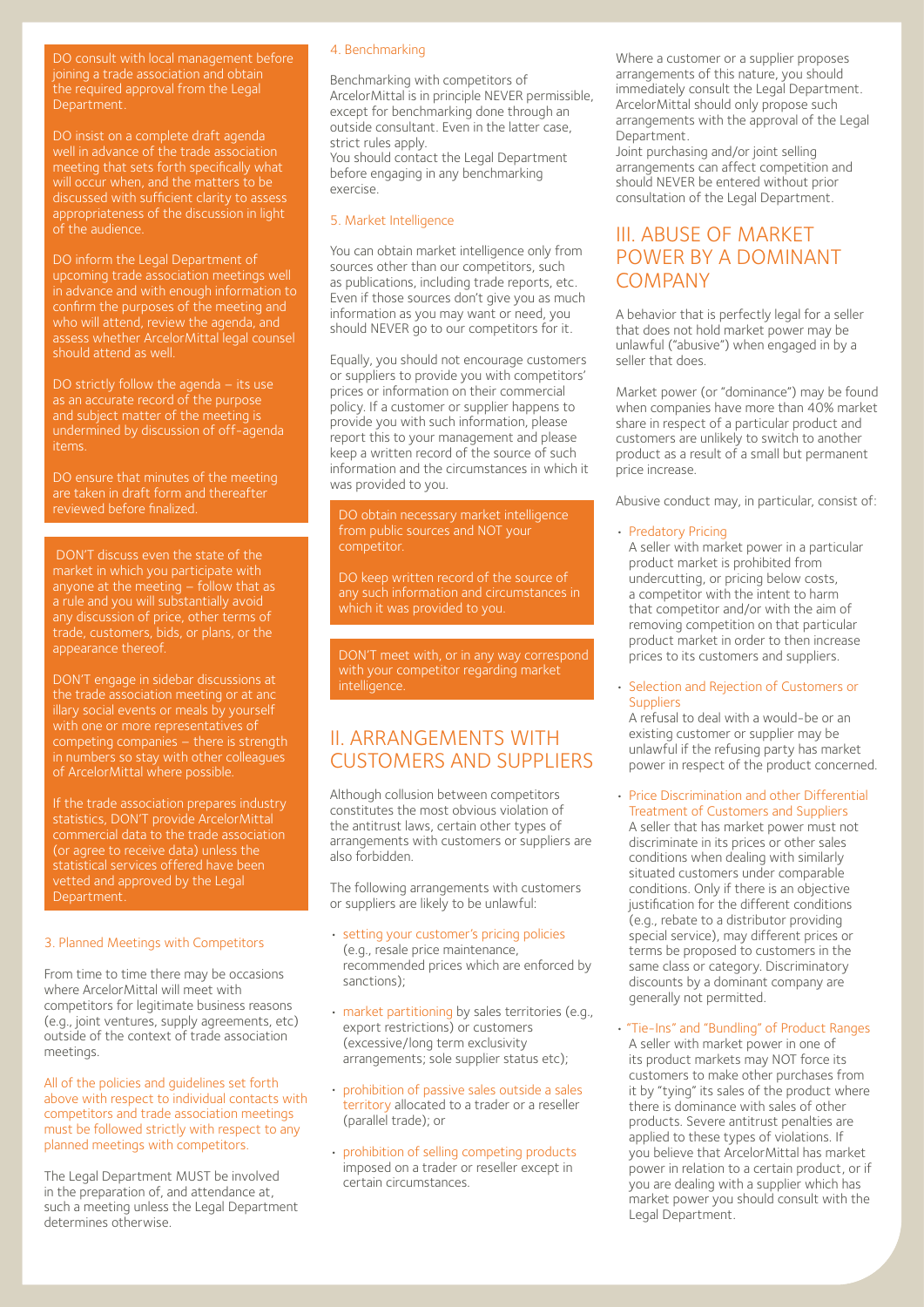# IV. ACCURACY IN WRITING

Be accurate in what you write in correspondence, emails and memoranda about the businesses in which ArcelorMittal competes, competition and competitors. It is easy for what we write to be taken out of context and provoke incorrect inferences about our commercial conduct and/or the markets in which we compete. Some simple guidelines can avoid many problems:

#### DO stay always clear, concise and complete and avoid hyperbole.

dealing with the subject of competition or competitive prices to statements of fact and always provide the source of the information.

#### DON'T ever overstate ArcelorMittal's market position and/or its market strategy.

DON'T ever write inter-office memoranda in a way that could support an inference that ArcelorMittal is engaging in sort of collusive understanding among competitors or that ArcelorMittal is intent (e.g., such as references to driving out the competition).

Following these simple guidelines will reduce substantially the risk of unjustified inferences in the event ArcelorMittal later faces an antitrust enquiry.

# V. GOVERNMENT INVESTIGATIONS

Officers and employees should inform the Legal Department immediately where there are allegations, be it from competitors, customers or any other source, that ArcelorMittal is involved in illegal behavior. It is ArcelorMittal's policy to cooperate in all appropriate ways with authorized governmental

authorities in connection with any investigation conducted by them in the proper performance of their duties. A government investigation in this context means any non-routine enquiry by a European or national law enforcement agency related to corporate activities of ArcelorMittal or its subsidiaries regarding possible criminal or civil violations of any laws or regulations. Under EU and national procedural rules, the European Commission or national competition authorities may issue a request for information to ArcelorMittal at any location in the EU andrequire ArcelorMittal to furnish oral or written information. These authorities may also at any time conduct unannounced onsite inspections ("dawn raids") in any premises of ArcelorMittal and/or private cars or houses. It is important, therefore, that any nonroutine government investigation, whether antitrust or otherwise, be coordinated within ArcelorMittal and handled in a prompt and orderly manner.

ArcelorMittal's Group General Counsel should be immediately informed when any employee is approached by any person or authority conducting a government investigation regarding possible violations of competition laws.

In order to ensure the required coordination, and the furnishing of accurate and complete information, as well as to safeguard the rights of ArcelorMittal and its employees, no information concerning ArcelorMittal's business, whether oral or written, should be furnished except after prior review, advice and approval of the Legal Department. The ArcelorMittal "Dawn Raid" Guidelines should be followed in case of on-site inspections conducted by EU and/or national competition authorities.

 The destruction of ArcelorMittal records or files should always comply with ArcelorMittal's rules on the retention of documents and records. No ArcelorMittal record or file may be destroyed or altered during a government or internal investigation.

# VI. CONSEQUENCES OF VIOLATION OF ANTITRUST **LAWS**

A violation of EU or national European antitrust law may result in significant penalties for ArcelorMittal and individuals alike, including in certain circumstances, prison terms for individuals.

EU and national European antitrust laws allow penalties up to 10% of the world-wide turnover of the corporate group. In addition, for certain types of violations, national laws of certain countries may lead to penalties and imprisonment for individuals.

Moreover, in addition to criminal and civil penalties, antitrust violations are also subject to private damage actions that allow private parties (e.g., customers) the right to recover very substantial amounts on account of damage caused to their business by unlawful conduct.

Criminal and/or civil fines, private damage recoveries, and, most importantly, damage to the reputation of a company in the marketplace, can severely impact a company's business. Contracts containing an illegal clause may be held unenforceable and invalid.